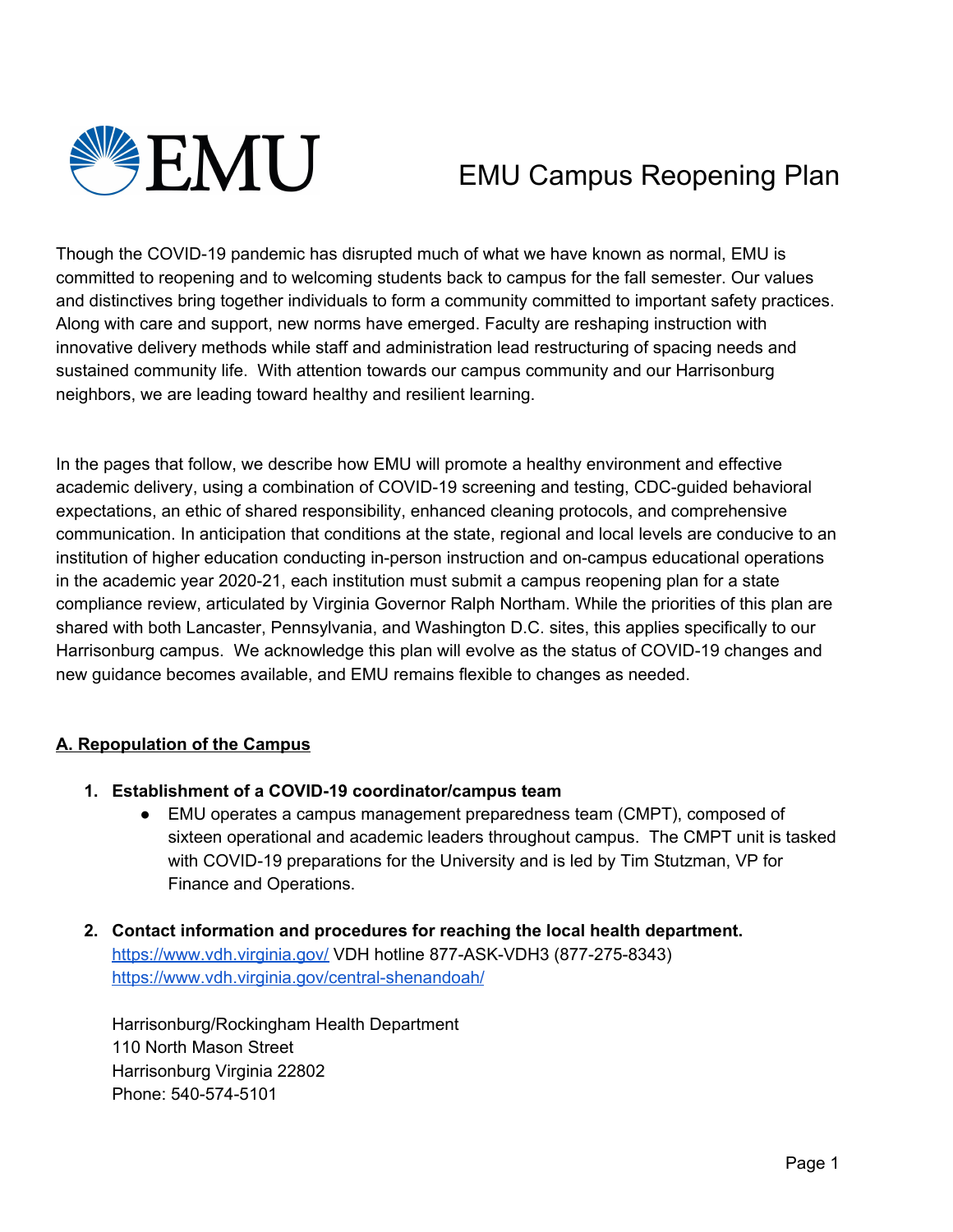Fax: 540-574-1129 Email: [cshdinfo@vdh.virginia.gov](mailto:cshdinfo@vdh.virginia.gov)

Staunton/Augusta Health Department 1414 North Augusta Street Staunton Virginia 24401 Phone: 540-332-7830 Fax: 540-885-0149 Email: [cshdinfo@vdh.virginia.gov](mailto:cshdinfo@vdh.virginia.gov)

## **3. Students' initial return to campus (such as initial screening, move-in)**

Prior to arrival to campus, students will be asked to complete the following health protocols:

- Quarantine in place, meaning minimizing interaction in public spaces, no participation in crowds, avoiding travel to areas of high COVID cases for 14 days prior to arriving on campus.
- Students who are symptomatic, have tested positive, or potentially exposed will be required to postpone arrival to campus until completion of the isolation period, quarantine period, and are free of symptoms for at least 72 hours.<sup>1</sup>
- Students arriving via overseas travel will self-quarantine for 14 days and engage in daily self-screening upon arrival, monitored by EMU Health Services.<sup>2</sup>
- View EMU-sponsored videos regarding prevention, protocols and how to respond to symptoms.<sup>3</sup>
- Sign 'COVID Commitments,'--a campus-wide agreement to comply with COVID expectations.

*Move-in:*

- Students will sign up for a 1-hour time block to move into their room/suite/apartment.
- Each student may have 1 family member help them move into their room/suite/apartment. Family members will be required to sign in with EMU at [https://emu.edu/coronavirus/fall-faq.](https://emu.edu/coronavirus/fall-faq)
- Everyone entering and exiting the buildings must wear face coverings and physical distance whenever possible, as well as frequently washing and/or sanitizing hands.
- Signage at all residence hall entrances will communicate the move-in procedural expectations.
- Full [Procedures](https://docs.google.com/document/d/1FIlkPQwt7vMstnLfs5RIF07Z7fYpiAfEi5bumMXw-U8/edit?usp=sharing) for Fall 2020 Move-In

<sup>1</sup> CDC [Considerations](https://www.cdc.gov/coronavirus/2019-ncov/community/colleges-universities/considerations.html) for IHEs: Promoting Behaviors that Reduce Spread, Stay Home or Self Isolate when Appropriate, updated May 30, 2020

<sup>2</sup> ACHA Considerations for Reopening IHEs in the COVID-19 Era: International Travel, p.17

<sup>3</sup> CDC [Considerations](https://www.cdc.gov/coronavirus/2019-ncov/community/colleges-universities/considerations.html) for IHEs: Promoting Behaviors that Reduce Spread, Signs and Messages, updated May 30, 2020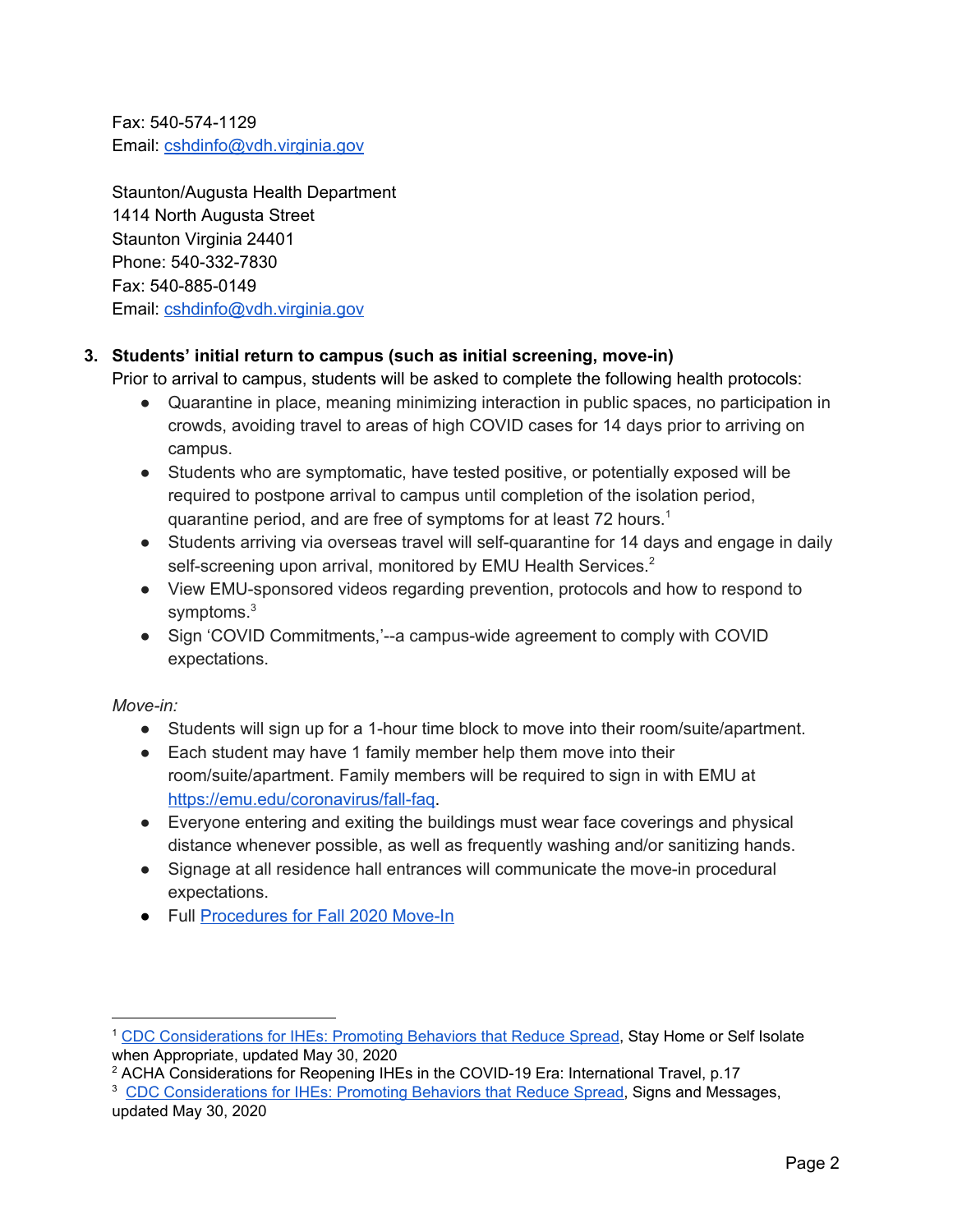**4. Education/training of students: consider COVID-19 prevention education as part of student orientation. (handwashing, staying home if ill, etc.)**

Orientation for new and returning students will include mandatory COVID safety meetings delivered hybrid for face-to-face and online viewing. Students will be advised of the following expectations:

- Face coverings, that cover the students' nose and mouth, are required to be worn at all times when physical distancing is not possible and when in any common area and classroom, including hallways. This expectation is mandatory and will be reinforced through campus accountability and conduct.
- Wash hands frequently with soap when available or use hand sanitizer, limiting face contact. 4
- Maintain physical distancing at all times while on campus. This means that all persons should remain at least six feet apart, both inside and outside of buildings.
- In-person gatherings will not exceed 50 persons per VA Phase 2 or 250 persons when Virginia is in Phase 3.
- Orientation to self-screening tools and practices
- [Expectations](https://docs.google.com/document/d/1lhAdyK5FO-wk-Ovm9VfrJaC8Q5QbTK0zpVbLLQoHORw/edit?usp=sharing) for quarantine and isolation<sup>5</sup>
- Visitors will not be allowed inside buildings on EMU campus. Essential guests with operational or educational responsibility and a need to be on campus will be required to sign in upon every visit. $^6$
- EMU-sponsored travel for students will be restricted in the fall semester. Personal travel is also strongly discouraged because of the risk of acquiring infection when away and potential risk for EMU campus upon return. It is understood there may be circumstances when travel is essential. All students considering travel are urged to reference the [CDC](https://www.cdc.gov/coronavirus/2019-ncov/travelers/index.html) Travel [Advisory](https://www.cdc.gov/coronavirus/2019-ncov/travelers/index.html) website. Students who travel beyond Harrisonburg vicinity must be prepared for consultation with Health Services upon return and potential quarantine before returning to campus activities.

## **5. Physical Distancing, according to CDC guidance:**

- **a. Strategies to allow physical distancing in classrooms/learning environments. (e.g. occupancy, staggered schedules, classroom layouts, workspace distancing, etc.)**
	- Classrooms and workspaces are laid out to accommodate 6ft social distancing based upon specific classroom square footage and furniture style. $^7$  Tables and chairs have been removed from service, marked, or blocked to create required spacing.

<sup>6</sup> CDC [Considerations](https://www.cdc.gov/coronavirus/2019-ncov/community/colleges-universities/considerations.html) for IHEs: Maintaining Healthy Operations, Gatherings, updated May 30, 2020

<sup>&</sup>lt;sup>4</sup> CDC [Considerations](https://www.cdc.gov/coronavirus/2019-ncov/community/colleges-universities/considerations.html) for IHEs: Promoting Behaviors that Reduce Spread, Hand Hygiene and Respiratory Etiquette updated May 30, 2020

<sup>5</sup> CDC [Considerations](https://www.cdc.gov/coronavirus/2019-ncov/community/colleges-universities/considerations.html) for IHEs: Promoting Behaviors that Reduce Spread, Stay Home or Self Isolate when Appropriate, updated May 30, 2020

<sup>7</sup> <https://www.cdc.gov/coronavirus/2019-ncov/community/guidance-ihe-response.html>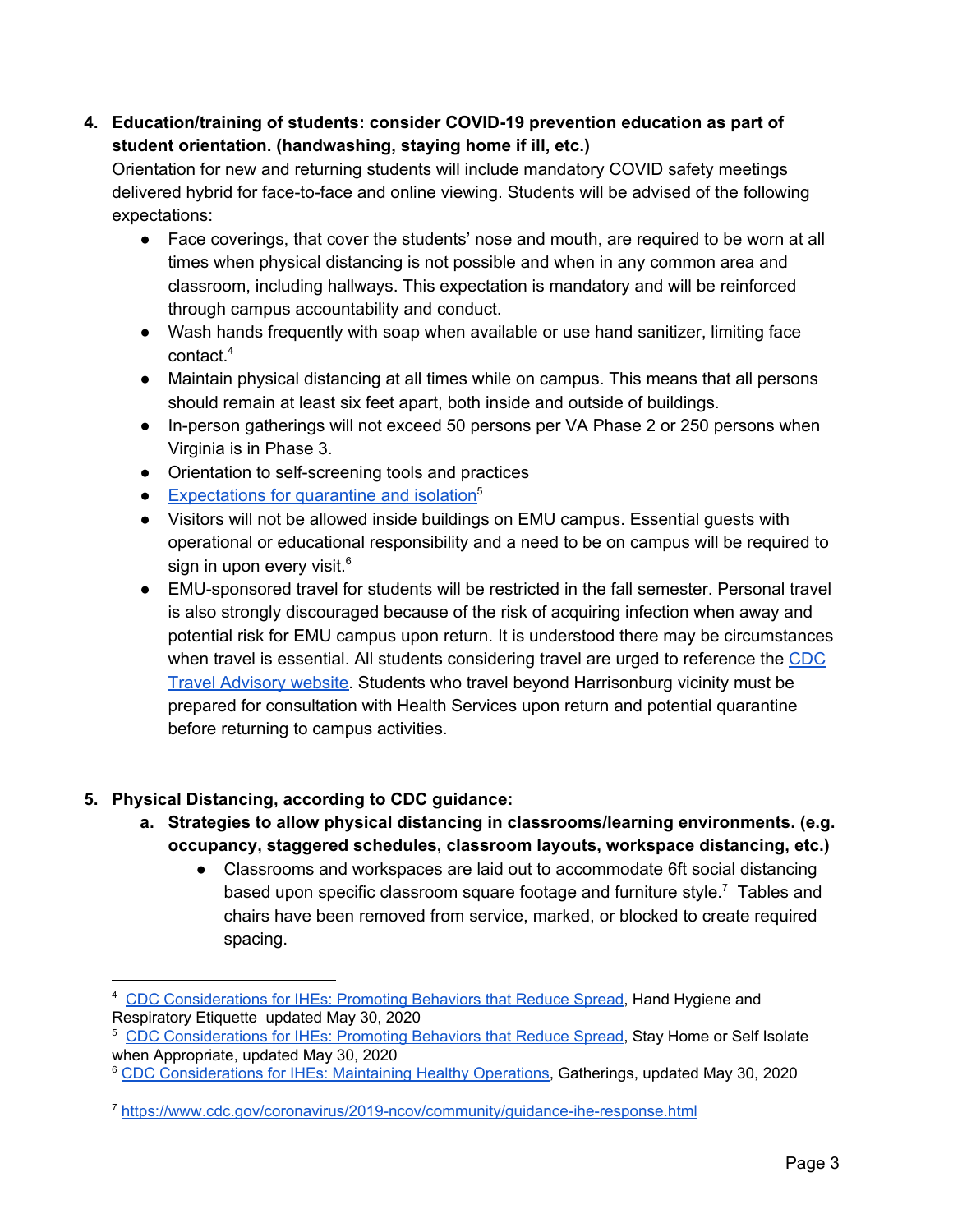- Academic schedules have been adjusted to allow more time between classes to address congestion, walk-flows between classes, and time for additional cleaning.
- **b. Social distancing considerations outside the classroom (e.g. limiting visitors, changes to dining services, extracurricular activities, sorority/fraternity life, etc.)**
	- No visitors are allowed in residence hall spaces.
	- EMU campus buildings are closed to non-essential visitors and essential guests must sign in during each visit via an online form. Students and others may interact with guests in outdoor locations, and guests are to register and follow screening guidance to be on campus [\(https://emu.edu/coronavirus/fall-faq](https://emu.edu/coronavirus/fall-faq)).
	- Outdoor sports (soccer, field hockey, lacrosse, track & field, etc) may allow fans to attend with proper social distancing measures. Indoor sports (basketball, volleyball, etc) will be held without fans.
	- EMU does not have sororities or fraternities.
	- No visitors are allowed in the dining hall, and occupancy levels have been adjusted to meet VA guidelines with 6-foot distancing. See 5e for more detailed dining hall information.
- **c. Restrict occupancy/stagger use of communal, shared spaces such as lounges, exercise rooms, dining halls, etc. to ensure physical distancing. Occupancy must be consistent with any active Executive Orders.**
	- Common space in educational and residential lounges have been altered to facilitate appropriate social distancing by removing and spreading out furniture in allotted areas. Signage will serve as prompts for physical distancing throughout campus.
	- EMU Fitness Center: an additional room is being repurposed to expand exercise and equipment space to ensure distancing per VA regulations. The Center is closed to visitors and community members for the upcoming academic year. Signage and increased cleaning are planned for exercise rooms and equipment.
	- Dining Hall: total occupancy for the dining hall has been reduced per current distancing requirements. Changes to the academic schedule allow for longer breaks at peak dining times to manage total occupancy loads. See 5e for more detailed dining hall information.
- **d. Limitations on size of gatherings and/or strict physical distancing to be in place during gatherings**
	- Gatherings are limited to 50 persons or the number of persons safely allowed in each space (per VA Phase 2 guidance). The number of persons safely allowed in classrooms and indoor gathering areas has been recalculated following CDC distancing guidance and updated in EMU's scheduling software. Essential guests attending a gathering are to register via form available at [https://emu.edu/coronavirus/fall-faq.](https://emu.edu/coronavirus/fall-faq)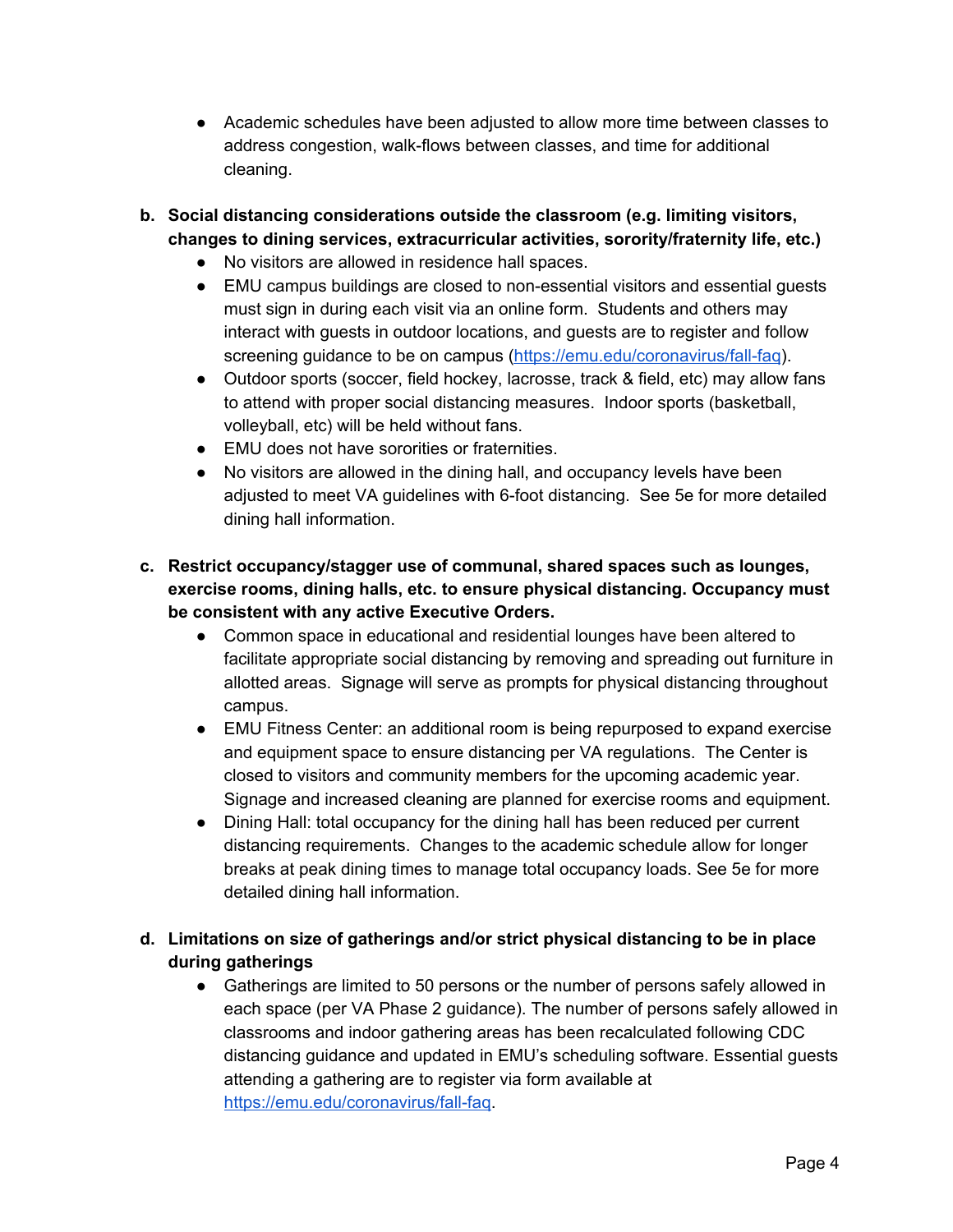- **e. Strategies for food/dining services should be consistent with plans to optimize physical distancing. Plans regarding dining services should consider strategies such as requirements for face coverings, policies to encourage staff to stay home if ill, ensuring adequate hand hygiene, routine cleaning/disinfection, and health screenings for staff. Implement engineering controls including: limiting the number of diners or other methods of crowd control, appropriate spacing between tables, eliminating buffet-style or self-serve food, and take out/delivery options.**
	- Dining Hall table and chair configuration has been modified to accommodate and encourage 6ft social distancing. Food Services staff will wear required face coverings and will follow self-screening protocol to determine when they are eligible to work. Dining Services has moved to primarily self-serve from cafeteria style dining, with Food Services staff plating and preparing food for handoff to students. Plexiglass safety shields are being installed to provide protection where face to face interaction occurs during the food selection and delivery process.
	- Student traffic flow into, through, and exiting the Dining Hall has been modified to promote social distancing while maximizing efficiency of food pick up, dining, and leaving the Dining Hall.
	- Pioneer College Caterers have provided detailed reopening [guidelines.](https://drive.google.com/file/d/1qUHacLK1gMNQp6h_Rr1Ob2xjE5ncnz7w/view)

## **6. Hygiene practices and cleaning/disinfecting protocols.**

- **a. Cleaning and disinfection protocols to include frequently touched surfaces; transport vehicles; schedules for increased cleaning, routine cleaning, and disinfection; ensuring adequate cleaning supplies and correct use/storage**
	- Frequently touched surfaces will be cleaned and disinfected at least once daily by custodial staff.<sup>8</sup>
	- Disinfectant supplies will be provided to departments for cleaning personal space and items that are shared among staff to be disinfected as needed. $9$
	- Daily cleaning with soap and water then disinfection of residence hall bathrooms, kitchens and lounge areas.
	- Disinfectant supplies will be provided to resident hall staff for assistance in cleaning high touch areas on a daily basis.
	- Daily cleaning with soap and water then disinfection of classrooms prior to use each day.
	- Disinfectant supplies will be provided for student and faculty use to clean their space (desk, chair, table, etc) within a classroom prior to the start of each class.
	- Daily cleaning with soap and water then disinfection of public restrooms. A daily log will be kept in the nearest custodial closet recording the date, time and scope

<sup>8</sup> <https://www.cdc.gov/coronavirus/2019-ncov/community/reopen-guidance.html>

<sup>9</sup> <https://www.cdc.gov/coronavirus/2019-ncov/community/guidance-ihe-response.html>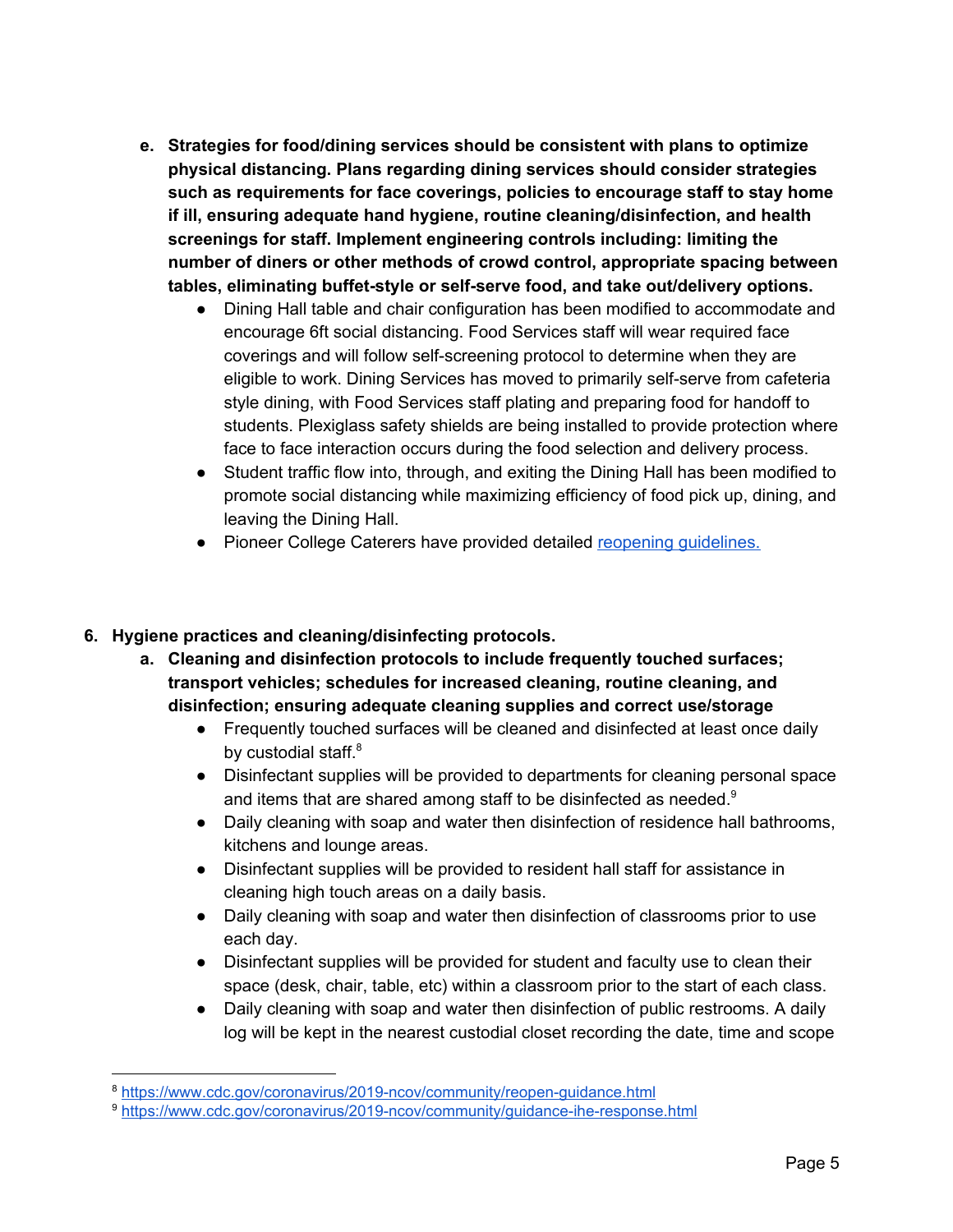of cleaning. Public restrooms will be closed during this time period to allow proper disinfection procedures. Signage will indicate the restroom is closed.

● Rental fleet vehicles . EMU does not operate buses or any similar transit system on campus.

## **b. Provisions for hand sanitizer/handwashing stations**

- Hand sanitizer stations will be available in every residential main lounge and in multiple locations throughout the academic buildings and dining hall. Custodial staff will check these stations weekly to ensure sufficient supply.
- **c. Minimize shared objects and ensure adequate supplies to minimize sharing to the extent possible (e.g. dedicated student supplies, lab equipment, computers, etc.).**
	- When possible, students will be allocated dedicated supplies or equipment
	- Shared kitchenette supplies (coffee pots, etc.) will be removed from service for the current year.
- **7. Housing: it is difficult to maintain physical distancing in on-campus housing, even with modifications. Plans should consider strategies to decrease the risk such as requirements for face coverings in shared spaces, reminders of proper hand hygiene, enhanced cleaning, training for residential advisors/live in staff, restrictions on events/social activities in housing facilities, establishment of occupancy limits, restrictions on building access, etc. IHEs may want to require training and document training of certain staff.**
	- Housing for students is open with reduced room occupancy. Students to be placed single occupancy as space and rooms permit.<sup>10</sup>
	- Main lounges of residential buildings will have modified furniture spacing to allow for physical distancing and lower occupancy meetings. Shared space for building use requires distancing and mask use. Shared space for residential floors are used only for floor residents. Access to residence halls is restricted to residents, no visitors are allowed.
	- Residential staff will all be trained in recognizing and responding to COVID-19 symptoms and EMU training establishing health protocols.
	- Reminder signs, posters, and bulletin boards will be placed in all residential locations acknowledging proper hand hygiene, cleaning protocols, face-covering requirement, and occupancy limitations (as necessary and applicable)
	- Frequently touched surfaces will be cleaned and disinfected at least once daily by custodial staff.<sup>11</sup> Disinfectant supplies will be provided to resident hall staff for assistance in cleaning high touch areas on a daily basis.
	- Hand sanitizer stations will be available in every residential main lounge. Custodial staff will check these stations weekly to ensure sufficient supply.

<sup>10</sup> CDC [Considerations](https://www.cdc.gov/coronavirus/2019-ncov/community/colleges-universities/considerations.html) for IHEs: On Campus Housing Settings, updated May 30, 2020

<sup>11</sup> <https://www.cdc.gov/coronavirus/2019-ncov/community/reopen-guidance.html>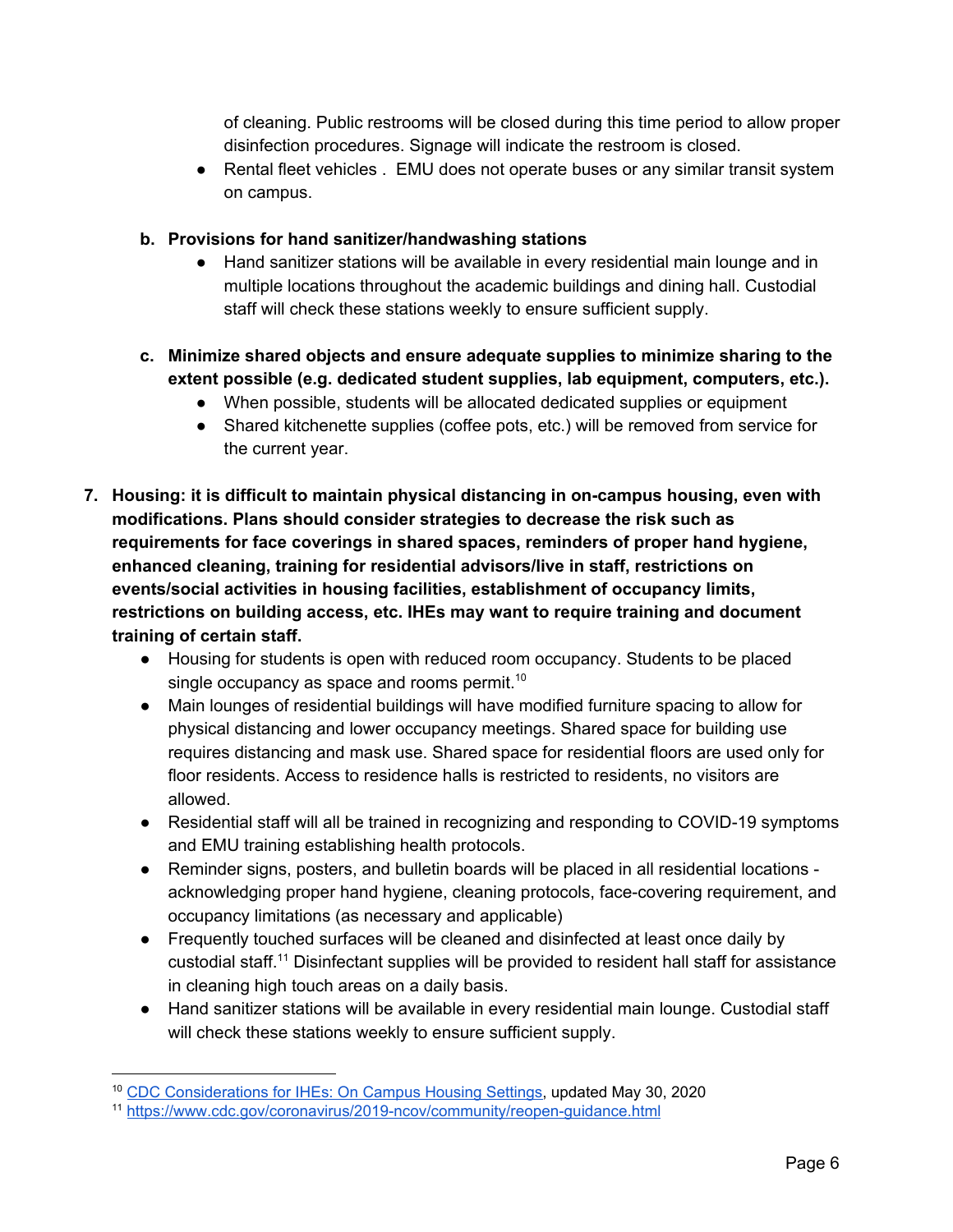- Full Housing and [Residence](https://docs.google.com/document/d/10HtVCPsczpFfc7pawUllAgx5oj91FrjXw72kjcihbkI/edit?usp=sharing) Life Plan
- **8. Consideration of vulnerable individuals (e.g. 65 years or older, underlying health conditions):**
	- **a. Policy options to support those at higher risk for severe illness to mitigate their exposure risk (e.g. telework, modified job duties, virtual learning opportunities).**
	- Criteria for [off-campus](https://emu.edu/studentlife/residence-life/forms) living has been updated to accommodate students with higher risk. 12
	- Hybrid Flexible, or Hyflex, will be used to facilitate curriculum delivery via several modalities (face-to-face, online synchronous, & online asynchronous).
	- According to the CDC, individuals with certain conditions may have a higher risk of COVID-19 infection. Those conditions may include age or underlying medical conditions. Any individual who is immunocompromised or has concerns about returning to working on-site due to a situation that places them in a higher risk group or wishes to seek ADA reasonable accommodations related to returning to the workplace should contact Human Resources. Also, if you have other concerns about returning to working on-site, such as cohabitating with a high-risk individual, please contact Human Resources. (Excerpt from EMU [Return](https://drive.google.com/file/d/15aAs67jHskuvPqhaji-eRrVfhrZaraVV/view?usp=sharing) to Work).
	- **b. Implement flexible sick leave policies and practices that enable faculty, staff and students to stay home or self-isolate when they are sick or have been exposed.**
	- EMU [Return](https://drive.google.com/file/d/15aAs67jHskuvPqhaji-eRrVfhrZaraVV/view?usp=sharing) to Work
	- **c. Develop policies for return to class/work after COVID-19 illness.** EMU [Return](https://drive.google.com/file/d/15aAs67jHskuvPqhaji-eRrVfhrZaraVV/view?usp=sharing) to Wor[kI](https://drive.google.com/file/d/1OnHM8VaxQTaNZGcygYVAi7_mX8SIsjMH/view?usp=sharing)
- **9. International student considerations (e.g. COVID-19 travel health risks, CDC returning travelers guidelines, travel registry, etc.)**
	- International students, in addition to all students, arriving via overseas travel will be required to follow CDC returning travelers guidelines. These guidelines include self-quarantine and engaging in daily self-screening upon campus arrival, monitored by EMU Health Services. Existing international students, faculty and staff currently in the US who are considering travel to their home countries are strongly encouraged to reference the CDC Travel [Advisory](https://www.cdc.gov/coronavirus/2019-ncov/travelers/index.html) website.
	- EMU Intercultural programs have suspended travel to destinations until reasonable protections reduce the risk of transmission to students during travel or by students to host communities. If international travel resumes in AY21, the Intercultural Programs department will continue to have frequent communication with cross-cultural faculty leaders as well as local partners at the destination. As is typical, detailed travel plans will be disclosed prior to travel and any changes approved by the Intercultural Programs office.

<sup>12</sup> CDC [Considerations](https://www.cdc.gov/coronavirus/2019-ncov/community/colleges-universities/considerations.html) for IHEs: Maintaining Healthy Operations, Protection for Students, Faculty and Staff at Higher Risk for Severe Illness from COVID-19, updated May 30, 2020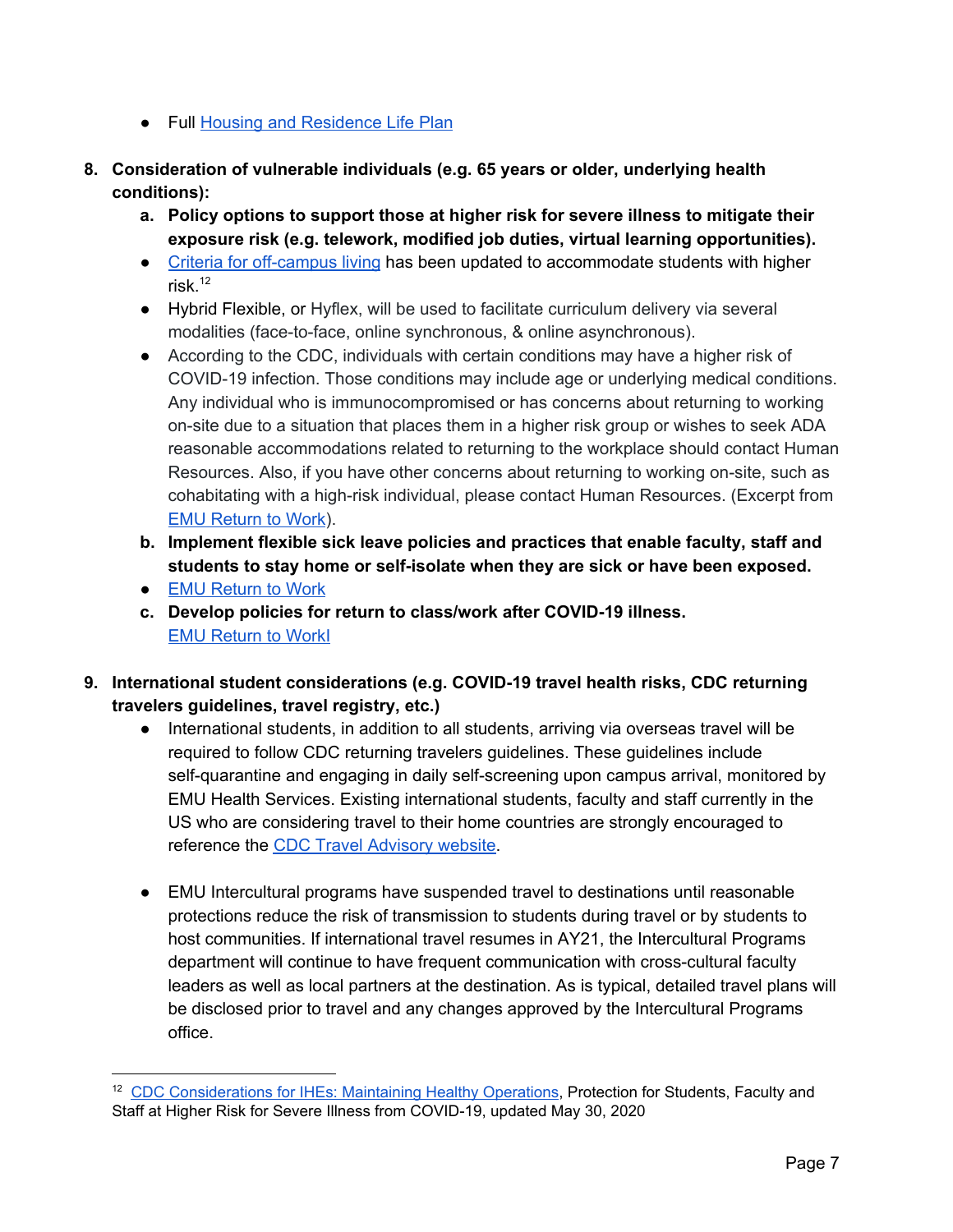- All EMU policies regarding travel recommendations, restrictions and requirements will be adhered to during cross-cultural travel. Policies will be reviewed with faculty leaders and easily accessible. Due to the variability of the global COVID-19 situation, policies will be reviewed on a regular basis and revised as needed. Those returning from cross-cultural travel will be required to self-quarantine and engage in daily self-screening as appropriate.
- Students, faculty or staff who have been traveling internationally outside of planned cross-cultural travel and plan to return to campus should communicate their intentions with EMU Health Services in order to receive relevant information well in advance of their return. Individuals should follow all state and local health department guidelines.

## **10. Partnership and communication/information sharing with the local community, health systems and other stakeholders.**

- EMU Health Services, in liaison with the Virginia Department of Health, will manage communications related to health concerns and outcomes. The university will comply with national, state and local public health policy and privacy laws related to reporting positive test results or other matters.
- Faculty and staff who interact with community partners will manage their own communications, with specific considerations to current CDC and VDH workplace safety guidelines. This would include faculty and staff who facilitate experiences related to student teaching, clinical practice requirements, and any experiential education such as service-learning, internships, capstone projects, practicum, shadowing, etc.
- Faculty and staff facilitators should be ready to ask and answer questions related to the rules and expectations for engaging with community partners and organizations, as well as the rules and expectations that students in the campus community are expected to abide by related to social distancing and public health guidelines.

## **11. Face coverings.**

- **a. Plans submitted by each institution should include information on how it intends to teach/reinforce use of face coverings among students, faculty and staff.**
	- As noted in section (A.4.), orientation for new and returning students will include mandatory COVID safety meetings delivered hybrid for face-to-face and online viewing through the Student Life division, including mandatory face covering protocols.
	- Faculty & Staff training will occur at the August Faculty and Staff Conference and will address COVID safety and include updates on campus wide policy regarding face covering (policy already in effect).
	- 'COVID Commitments' signed by faculty, staff and students name commitment to engage covering adherence and other best practices.
	- EMU online video clips provide instruction to faculty, staff & students on best practices on distancing, navigating campus, dining hall, facial coverings and other COVID related items.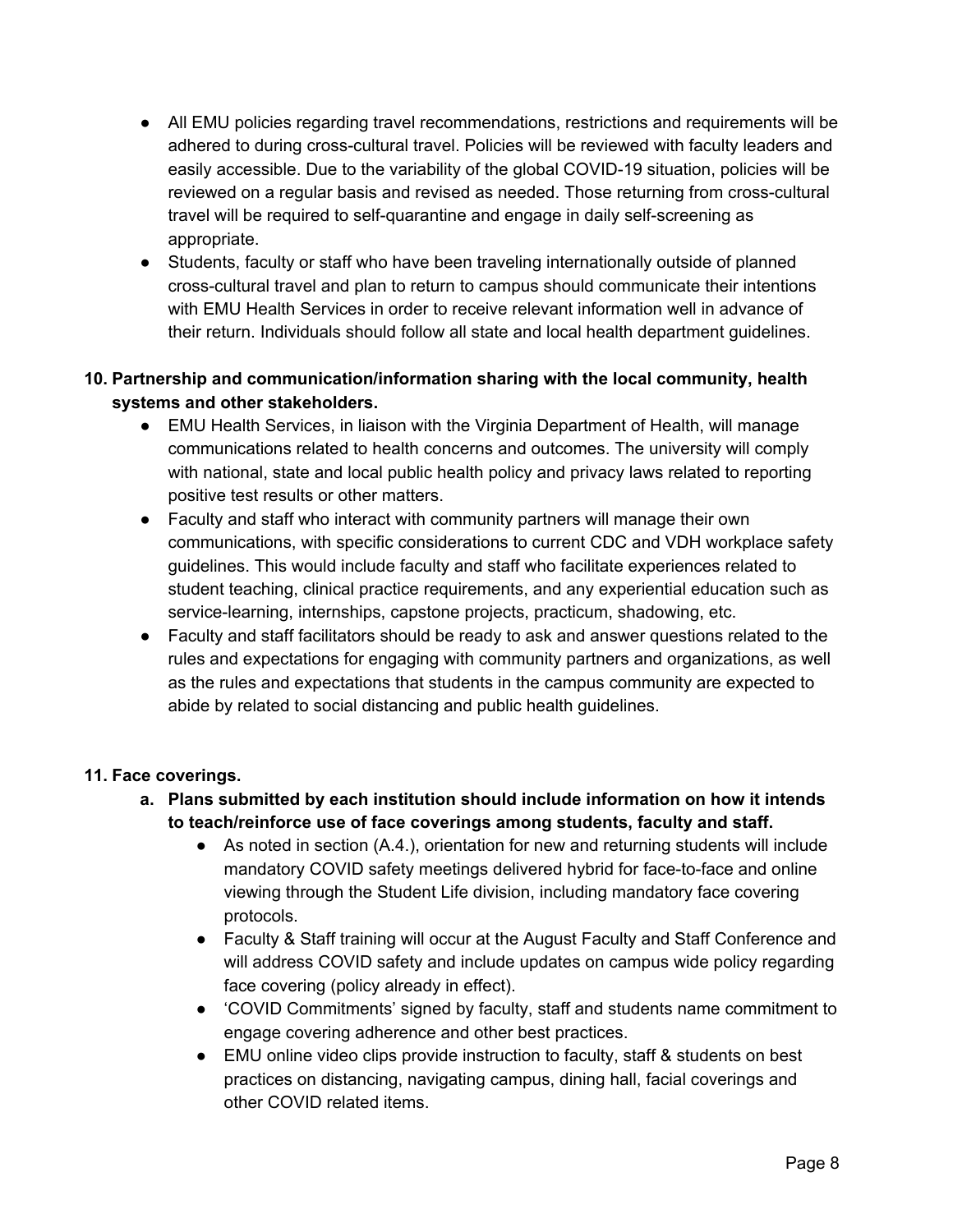- Campus signage will reinforce policy, and campus administration will model face covering policy for faculty, staff & students.
- **b. For Faculty cloth face coverings should be worn in times when at least six feet physical distancing cannot be maintained. For example, an instructor standing in a classroom seven feet from students could teach without a face covering. During meetings or gatherings or in narrow hallways or other settings where physical distancing may not be easy to maintain, a face covering would be prudent to wear. Other considerations such as speaking loudly, singing, etc should be considered and may require additional distance.**
	- EMU policy for facial coverings and distancing match provisions in (11.b).
- **c. Students should be encouraged to wear cloth face coverings in times when at least six feet of physical distance cannot be maintained.**
	- As noted in (A.4). and (A.11.a), face coverings, that cover the students' nose and mouth, are required to be worn at all times when physical distancing is not possible and when in any common area and classroom, including hallways. EMU will provide cloth masks to students, faculty and staff.This expectation is mandatory and will be reinforced through campus accountability and conduct
- **d. Institutions should consider adopting relevant business-sector guidance for staff regarding the use of face coverings (e.g. fitness center, dining, student services, etc.). Face coverings should be worn in public facing areas and in office spaces where six feet of physical distance cannot be maintained.**
	- Face coverings will be provided to students, faculty & staff.
	- EMU policy for facial coverings and distancing match provisions in (11.b)
	- Disposable and extra cloth face coverings will be stored at Facilities Management for distribution as needed.
	- Disposable face coverings will be available in all service areas of the University for essential guests who arrive without one.

## **12. Student Health Services (SHS):**

- **a. Assurance of provision of medical-grade PPE for health services staff**
	- EMU will provide:
		- Gowns, gloves, face shields and masks available and required for medical providers in Health Services
		- Supplies of wipes and hand sanitizer are readily available
		- Consideration of mobile plexiglass shield to provide additional protection as determined by provider
- **b. Maintenance of typical (non-COVID-19) health services**
	- Front desk, office space, and clinical rooms of health services and the counseling center will be routinely cleaned after each use.
	- plexiglass shields will be in place in reception area to protect receptionists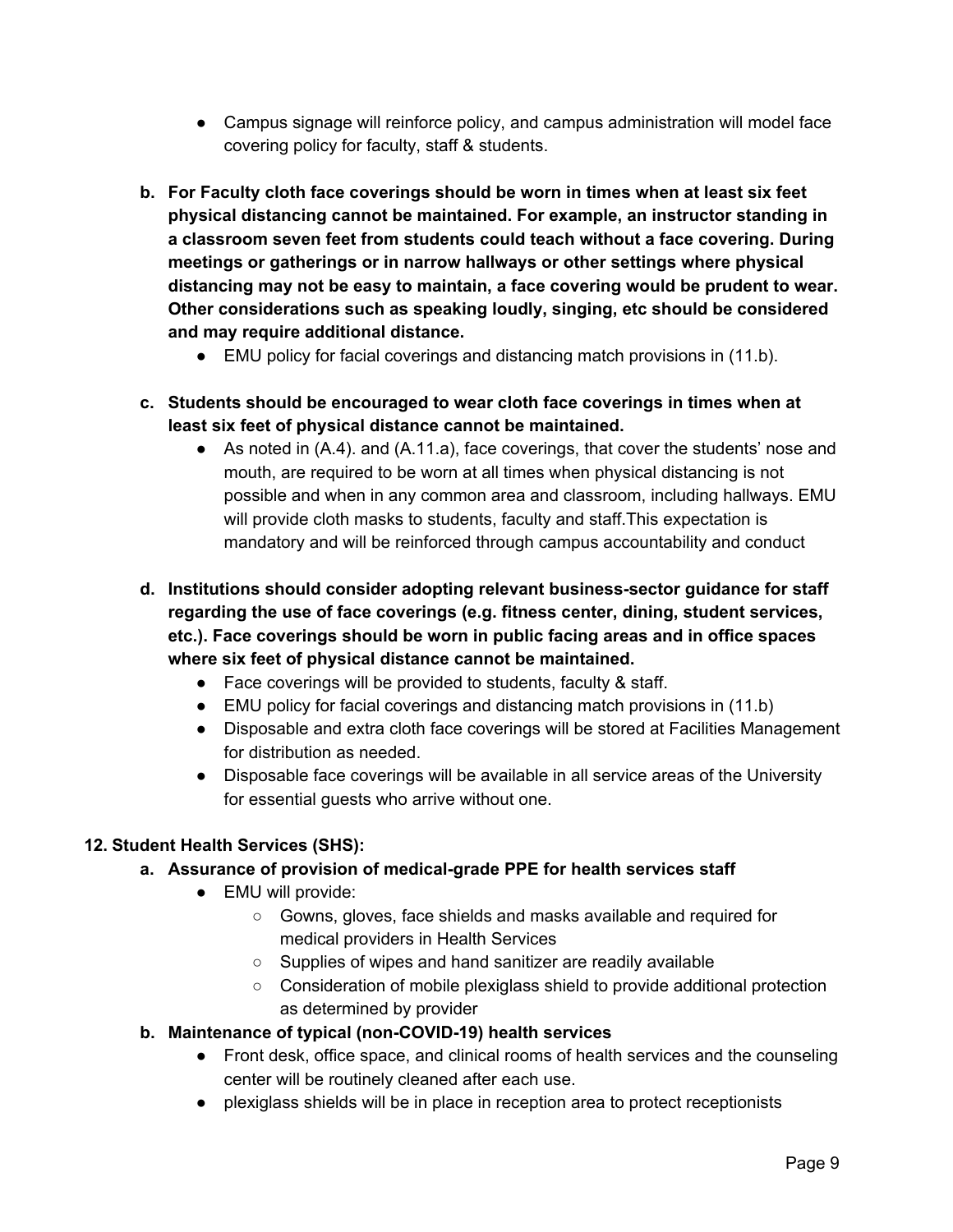● All areas will be wiped down with disinfectant after each client visit

## **c. Mental health services**

- Telemental health services will be provided through HIPAA compliant Zoom for all students.<sup>13</sup>
- Scheduling will occur through counseling services email and phone. Services will be rendered by scheduled appointments only. Walk-in appointments will not be offered at this time to reduce traffic in the integrated health center.
- There will be no in-person appointments, except if a mental health crisis occurs, or if a student meets the criteria for an in-person appointment (i.e. in need of a risk assessment or if deemed clinically appropriate).
- If an in-person appointment occurs, appropriate social distancing will take place, masks will be required , and spaces will be cleaned before and after use.
- Group therapy, workshops, mindfulness spaces, and other skill building programs will be offered remotely via zoom unless space is available that allows for safe distancing.
- **d. SHS facility considerations such as waiting areas, signage, environmental management/cleaning, IT considerations, etc.**
	- Shared waiting room for health services and counseling center will only be used for health services at this time.
	- Waiting room furniture arranged to support appropriate physical distancing
	- appointments will be made in such a way that a maximum of 2 clients will be in the waiting are if at all possible
	- COVID signage in SHS and throughout campus
- **e. SHS administrative/staff considerations such as PPE, employee health program protocols, education/training of staff, billing/charges, staff scheduling, etc.**
	- As noted in (12.a.), medical grade PPE will be available for all SHS staff and patients
	- Meeting planned in early August with all providers to establish new protocols related to appointments- sick vs well etc. and to discuss logistics of Telehealth appointments
	- The SHS Director will work with the EHR (Medicat) to ensure all things are set up to accommodate telehealth and in person visits
	- discussion and step by step by step process will be in place to track COVID cases in the EHR
	- review of process for COVID testing
	- billing/charges will be set up in EHR to include testing for COVID
	- education of staff will also include training by VDH representative

<sup>13</sup> ACHA [Considerations](https://www.acha.org/documents/resources/guidelines/ACHA_Considerations_for_Reopening_IHEs_in_the_COVID-19_Era_May2020.pdf) for Reopening IHEs in the COVID-19 Era: Mental Health, p.8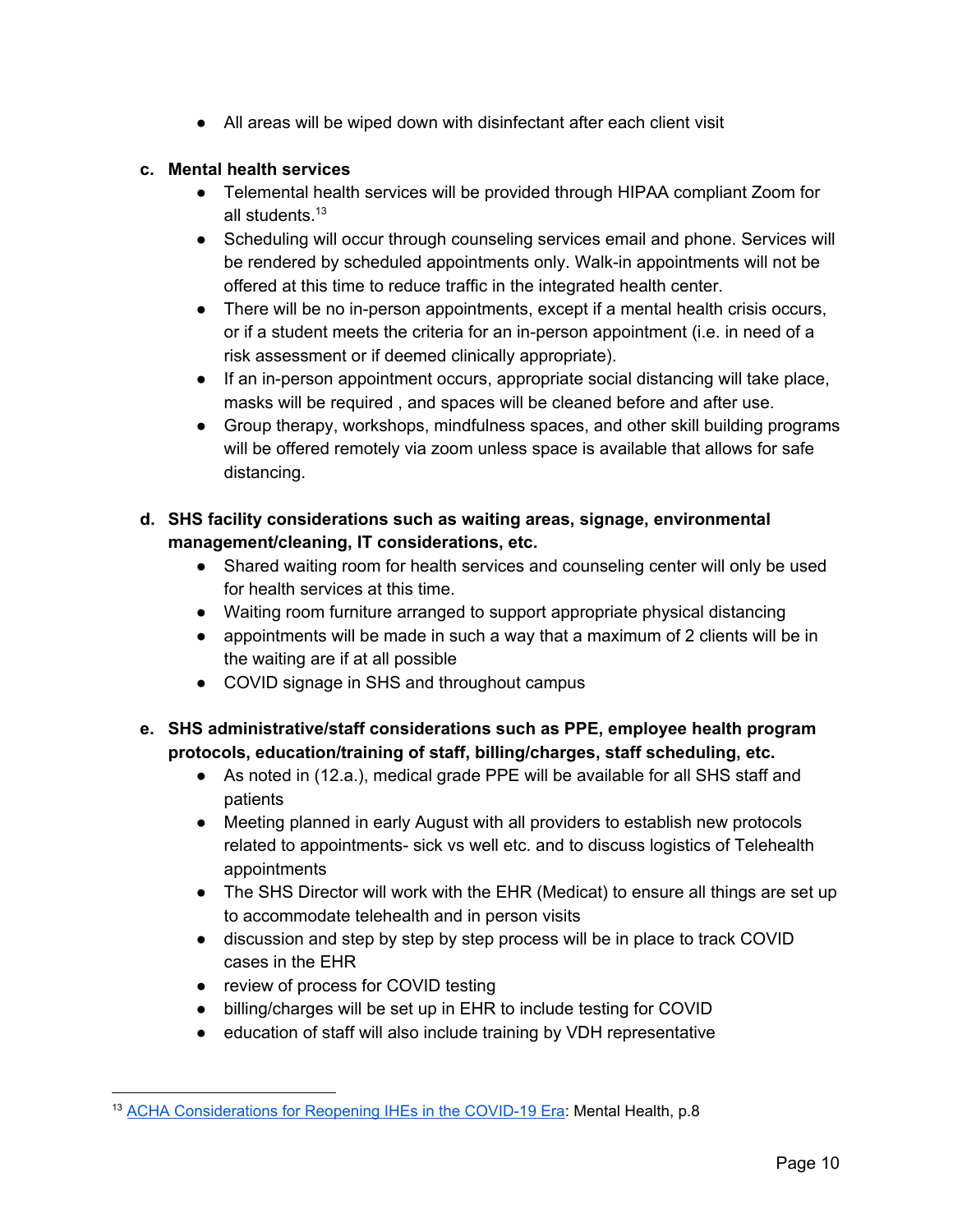- **f. SHS patient care considerations such as online appoint-ments, strategies to limit shared objects (e.g. pens, keypads), triage protocols, screening forms, patient screening procedures (e.g. for symptoms/temperature checks before entering the clinic).**
	- Health Services will provide scheduled telehealth services for any student who is sick that has any symptoms that might indicate COVID-19
	- Health Services will continue to provide in person scheduled visits for: physical examinations; immunizations; lab work; and any illness not respiratory related
	- Mobile app is available for all clients so they can check in from their own mobile device for both in-person and telehealth appointments
	- Triage forms will come up for persons to answer when they check in on their mobile device
	- Considering taking temperatures upon arrival
	- Card holder that the client can place their credit card in so that the person taking payment does not have to touch the card is a consideration
	- After hours health services will be maintained by depending on local Urgent Care and use of the Sentara RMH Emergency Department
	- The EMU Health Services number will be available for after hours non-emergent health questions
	- If residential students become symptomatic with COVID-19 symptoms after hours, they should call the EMU Health Services number to receive instructions related to where to obtain testing-this is imperative so that adequate tracing and monitoring on campus can be done

## **13. Large events, including athletic events, and others such as ceremonies or performances**

- Gatherings for events will be limited to 50 people or the number of persons safely allowed in the event space (per Phase 2 guidance). The event space will provide for adequate physical distancing of at least 6ft between people.
- Essential guests with operational or educational responsibility may enter campus buildings. No non-essential guests are allowed inside campus buildings, including indoor athletic events.
- Non-essential guests and spectators are allowed at outdoor games and campus events provided they practice social distancing.
- All guests attending an indoor or outdoor event must register using a google form available at <https://emu.edu/coronavirus/fall-faq>.

## **14. Communications strategy**

- EMU's Campus Management Preparedness Team includes a communications subcommittee with the following objectives:
	- Delivering credible, consistent information and messaging in a timely and effective manner;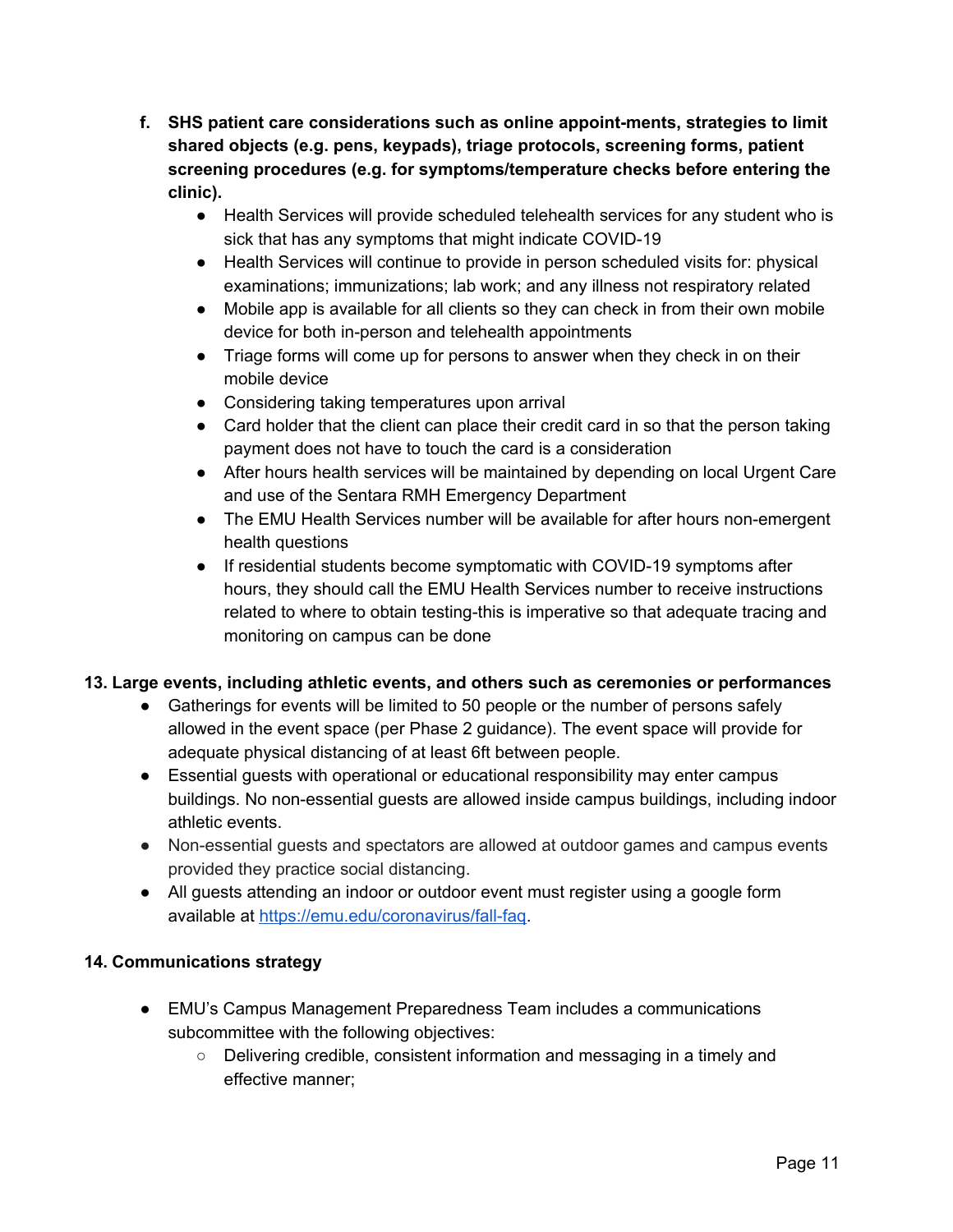- Ensuring that various audiences are aware of return to operations protocols and policies;
- Prioritizing the health and safety of the university community;
- Informing the community of contingency plans.
- Utilizing multiple platforms as appropriate to the message and audience needs.
- Announcements and updates will be limited to specific offices (Student Life, Provost, Human Resources, Athletics) within the university.
- All communications are reviewed and approved by the communications subcommittee before being sent. This contact enables consistent, brand-centered communication and timely delivery in accordance with other messaging.
- Various audiences for university messaging include the entire campus community, Lancaster site community, faculty and staff, all students, subset of students, parents, and alumni.
- Communications are delivered through multiple platforms as appropriate. Email is a primary mode. Specific social media platforms also reach target audiences. In some cases, needs may call for email, social media, and/or a press release.
- The university will comply with national, state and local public health policy and privacy laws related to reporting positive test results or other matters. CDC [guidelines](https://emergency.cdc.gov/cerc/resources/pdf/315829-A_FS_CERC_Infectious_Disease.pdf) for communications strategy in an infectious disease outbreak will be followed.

# **Major communications initiative 1: WEBPAGE (all audiences)**

- EMU's COVID-19 webpage is the centralized repository for all audiences.
- FAQs are updated frequently and information is dated.
- Needs of separate audiences are addressed through different FAQ sections.
- New processes and plans are included here.
- The URL is included on all communications to direct readers to this source.
- Emphasis on transparency and open communication.
- Established in early March 2020 and used consistently since.

## **Major communications initiative 2: PUBLIC HEALTH CAMPAIGN and MESSAGING:**

Campus health leadership, from Student Life and Human Resources will work with marketing and communications to plan and implement a holistic public health campaign in accordance with CDC [guidelines](https://www.cdc.gov/coronavirus/2019-ncov/communication/print-resources.html?Sort=Date%3A%3Adesc&Audience=Schools) and resources and the Virginia [Department](https://www.vdh.virginia.gov/coronavirus/schools-workplaces-community-locations/institutes-of-higher-education/) of Health guidelines for Higher [Education.](https://www.vdh.virginia.gov/coronavirus/schools-workplaces-community-locations/institutes-of-higher-education/)

to include information about

- **Mitigation efforts**, like entry signs for buildings, social distancing, requirement of masks, disinfection and directional navigation to lower population density in spaces.
- **Containment efforts**, including risk identification (e.g., symptom tracking, temperature checks, testing), contact tracing, isolation and quarantine.
- **Good personal hygiene habits**, such as frequent hand-washing and covering coughs.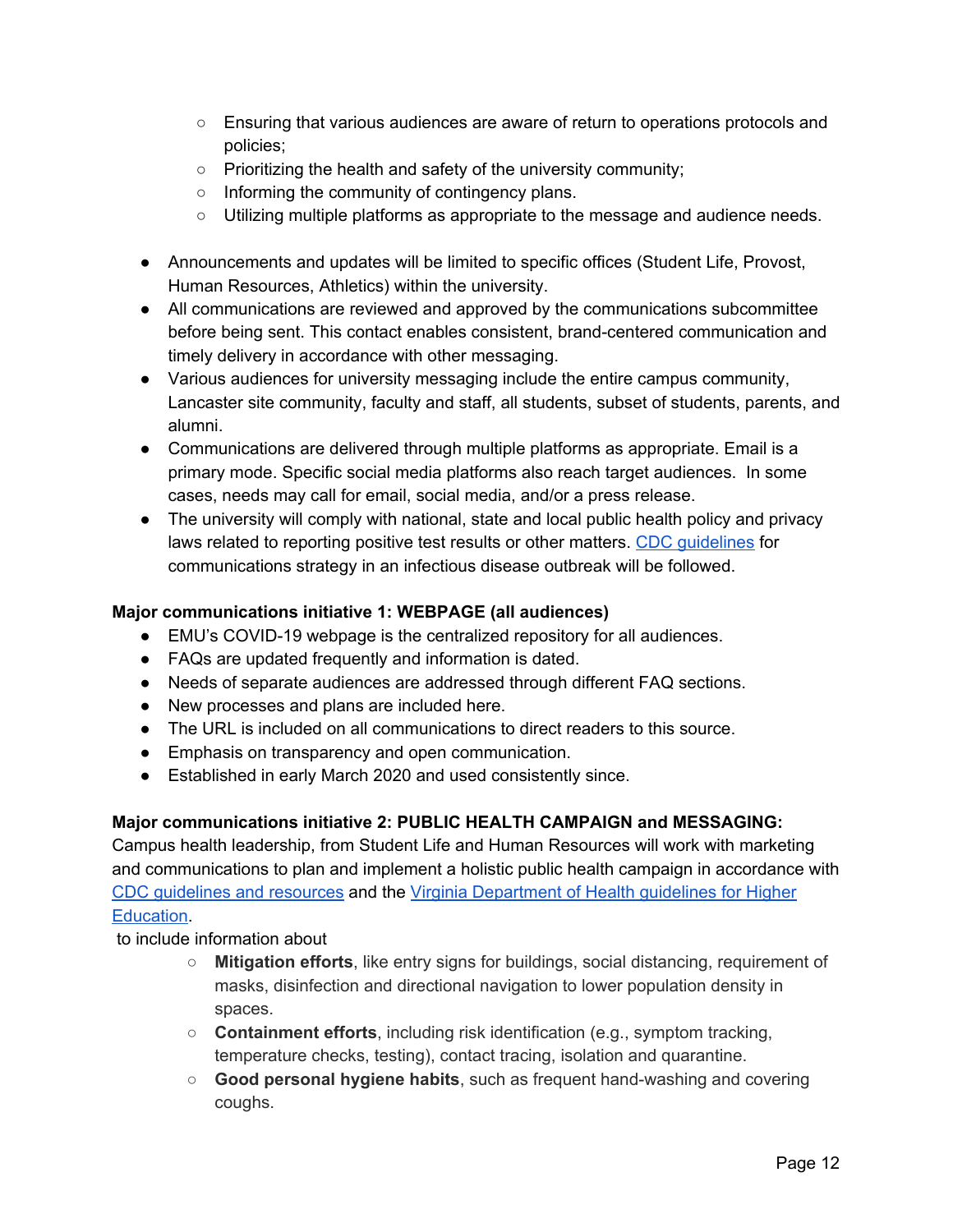○ **Health and wellness**, such as practices that encourage well-being and resilience.

Guidelines and templates will be marketed with the EMU logo and taken from the CDC website, The efforts will reinforce public health practices and be delivered through a variety of forums, including faculty and staff training, and through various media channels. Posters, signage, and digital reminders (on social media, campus computer terminals and on social media) will constitute one aspect of the campaign.

#### **15. Orientation and education/training, including anti-stigma training**

- New Hire Orientation, held twice a year for newly hired employees in October and April, will have an expansion of the campus safety and security training to include CDC guidelines on hand-washing, social distancing, required wearing of face coverings, self-screening, reporting of illness and EMU's expectations through the signing of "COVID Commitments" and anti-stigma training.
- Similar training will be provided to all current staff during our annual Faculty and Staff conference held in August.

#### **B. Monitoring Health Conditions to Detect Infection**

## **1. Daily health screening questions and/or other health monitoring approaches can be used to monitor the health of the campus population.**

Symptom Monitoring Requirement: Employees will be expected to daily self-certify their ability to work on-site. If any individual answers yes to any of the items, they should report it to their supervisor, who will notify Human Resources. The employee should not come to campus. Those who work on-site have answered no to all questions. Self-certification questions:

1. Have you had any of the following symptoms in the last 14 days?

•Cough

- •Shortness of breath\*
- •Fever over 100 degrees
- •Chills
- •Muscle pain
- •Sore throat
- •New loss of taste or smell

\*Seek medical care immediately if someone has emergency warning signs of COVID-19.

- Trouble breathing
- Persistent pain or pressure in the chest
- New confusion
- Inability to wake or stay awake
- Bluish lips or face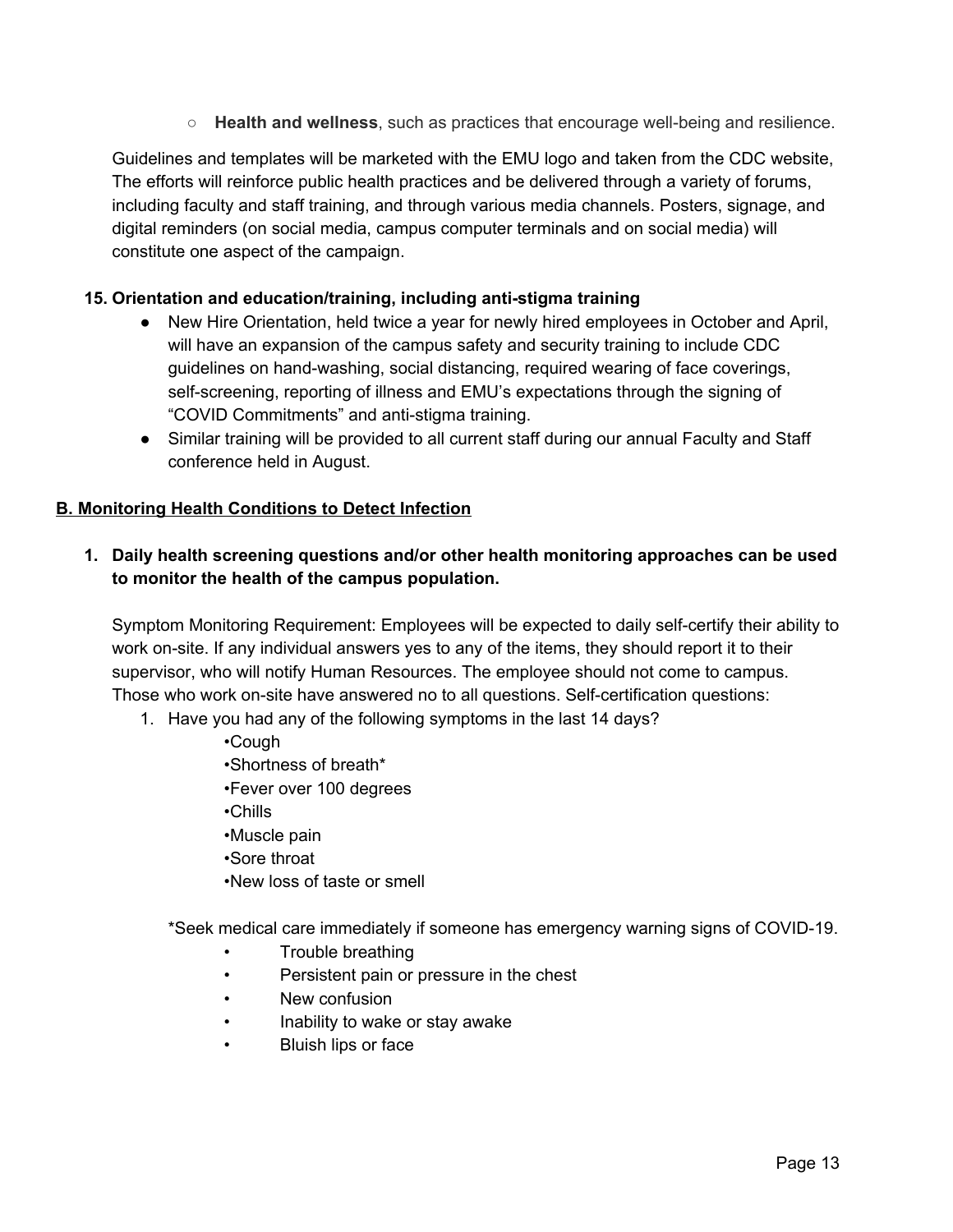2. Have you had any contact lasting longer than 10 minutes with a person known to have COVID-19?

Employees who have COVID-19-like symptoms will be advised not to report to the office or will be sent home. (Excerpt from EMU [Return](https://drive.google.com/file/d/15aAs67jHskuvPqhaji-eRrVfhrZaraVV/view?usp=sharing) to Work )

**2. Campus level syndromic (disease) surveillance using electronic health record data or other disease surveillance methods as feasible.**

EMU will utilize Medicat (SHS electronic health record). Medicat has the functionality to send out notifications asking persons to respond to a surveillance questionnaire.

- **3. Establishment of a testing strategy. Testing strategies should consider testing for all students, faculty or staff with symptoms and access to testing for close contacts of cases as recommended by public health. Institutions may consult with their local health department, local health systems and other relevant partners.**
	- VDH recommends testing persons who have symptoms and testing those who are in quarantine if they become symptomatic or between day 5-7 if they continue to be asymptomatic
	- Suggest that employees work with their own PCP for testing and follow up but are required to report to their Supervisor and HR if they test positive for COVID-19
	- Health Services will have designated testing space on campus where students can obtain COVID 19 testing if ordered by a healthcare provider - all students should be tested at this designated testing area so that adequate COVID-19 surveillance can be maintained on campus
	- $\bullet$  In the case of a large number( $\epsilon$ />2) students with positive symptoms at the same time -VDH will be notified immediately - at the time of testing without waiting for results
	- All positive tests are reported to the VDH and the VDH will do the contact tracing required in liaison with EMU Health Services. Reporting will be coordinated regarding the persons who need to be quarantined. EMU Health Services will oversee daily checks on persons who are positive or in quarantine.
	- A negative test result upon arrival to the university will not be accepted as a replacement for quarantine prior to arrival on campus

## **C. Containment to Prevent Spread of the Disease When Detected**

## **1. Partnership with VDH for contact tracing**

Draft policy in process with VDH representative assigned to EMU:

- When there are 2 or more symptomatic/possible cases on campus the VDH representative will be notified as soon as possible
- If determination is made that increased testing on campus is required VDH will assist in setting up a Strike Team to come to campus for large scale testing
	- $\circ$  This will be coordinated by the EMU COVID-19 tracer in conjunction with facilities management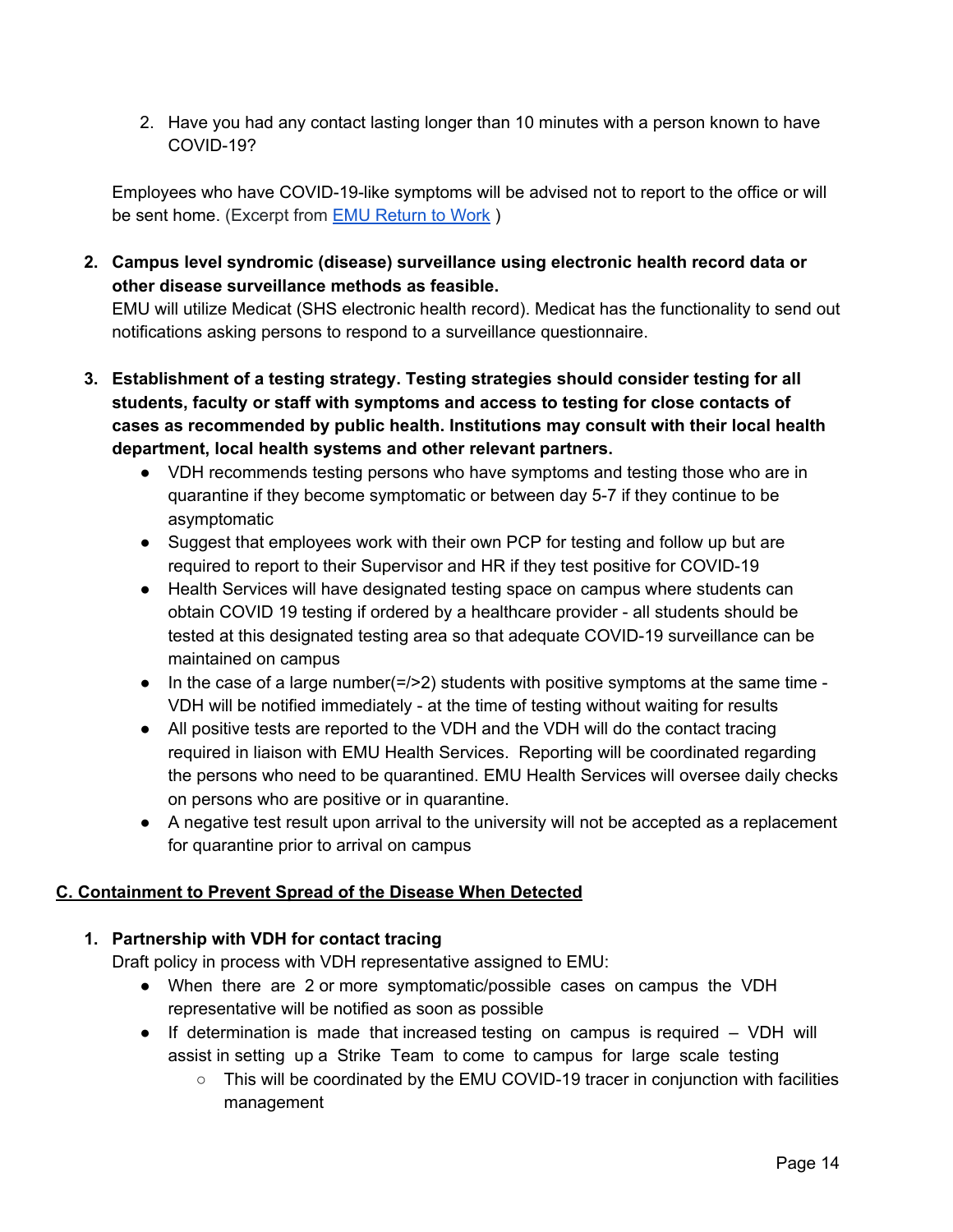- $\circ$  Any communications related to this process will pass through CMPT and the Marketing and Communications department
- When there is a positive case on campus, the VDH will be notified through the communicable disease portal on the VDH website and the VDH representative will be notified so that contact tracing will be put in motion through both the VDH contact tracer in conjunction with the EMU COVID 19 tracer
- The EMU COVID 19 tracer and the VDH contact tracer will communicate any concerns to EMU Health Services that arise through daily health checks
	- If a person in quarantine becomes symptomatic a test will be ordered
	- $\circ$  If a person in isolation requires additional medical assistance, an appointment will be set up via telehealth with EMU Health Services if Monday through Friday
	- $\circ$  If a person in isolation requires additional medical assistance on the weekend they will call EMU Health Services and, based on the need, if life-threatening, 911 will be called for transport to the emergency department-if not life-threatening, instructions will be given accordingly – all will be documented in the student's electronic health care record

# **2. Quarantining and isolating (provision of housing, basic needs, medical case management)**

- CMPT and Health Services Response Processes
	- COVID-19 [Procedure](https://docs.google.com/document/d/1lhAdyK5FO-wk-Ovm9VfrJaC8Q5QbTK0zpVbLLQoHORw/edit?usp=sharing) for EMU Students
	- VDH COVID-19 Testing for Colleges and [Universities](https://drive.google.com/file/d/1VrYYes076H8_h0MLB5JsvoMiSVtPGES5/view?usp=sharing)
- If students are exposed to someone with Covid-positive possibility and informed of this exposure by VDH Contact Tracing OR by EMU Staff (Health Services) - roommates/ suitemates must quarantine-in-place (if q-i-p is possible). Quarantine in place is available ONLY if exposed students are asymptomatic (experiencing no COVID-19 symptoms). If exposed students experience symptoms, they must follow the COVID-19 [Procedure](https://docs.google.com/document/d/1lhAdyK5FO-wk-Ovm9VfrJaC8Q5QbTK0zpVbLLQoHORw/edit?usp=sharing) for EMU [Students](https://docs.google.com/document/d/1lhAdyK5FO-wk-Ovm9VfrJaC8Q5QbTK0zpVbLLQoHORw/edit?usp=sharing).
- If student has tested positive for COVID-19, EMU will provide designated isolation spaces
- For students in isolation and quarantine, there will be shared monitoring from Health Services for medical care, Campus Ministries & Counseling for emotional/mental support and Res Life for meal deliveries and virtual programming/connection needs while in isolation/quarantine.
- Where hospital transport is necessary, AND the student cannot transport (drive) themselves to the hospital, Harrisonburg Emergency transport services (ambulance) will be utilized to get the student to a medical facility for care.
- EMU will designate isolation/quarantine spaces for individual/s who test positive OR are symptomatic and awaiting test results. These will be separate from student living spaces,and have bathroom and kitchen capacity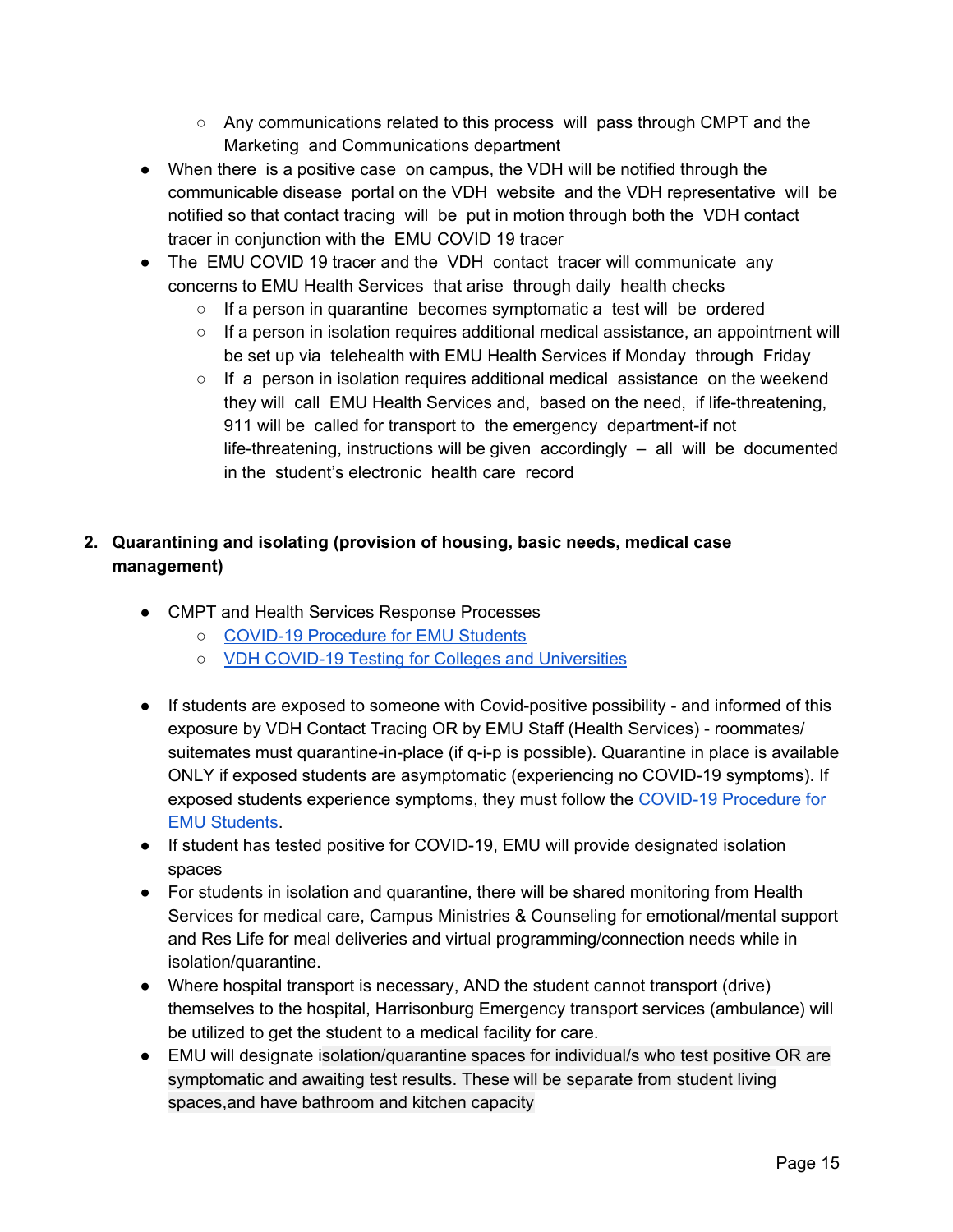#### **3. Campus outbreak management**

- In case of an "outbreak" on campus, ("outbreak" is defined by the VDH as 2 positive cases) the university will notify VDH immediately to prepare for increased testing and monitoring.) EMU will make every effort to contain spread through increased testing, contact tracing, and isolation of those affected, working with VDH. For students, Health Services will increase testing for asymptomatic people involved in partnership with the VDH. Contact tracing will be conducted to identify and quarantine close contacts in conjunction with testing.
- For faculty and staff, individuals will be directed to consult with their health care providers for testing and contact tracing but be aware of the requirement to inform their direct supervisor and/or Human Resources. The number of positive cases or faculty/staff that have been in contact with positive cases will be communicated to EMU's COVID 19 tracer and that person will be in communication with VDH.
- CMPT may determine the need to tighten restrictions on a temporary basis to assess an imminent threat to public health, to conduct testing or expand cleaning due to an outbreak.
	- Hybrid Flexible, or Hyflex, will be used to facilitate curriculum delivery via several modalities (face-to-face, online synchronous, & online asynchronous). This allows the University to quickly modify instruction to fully online or asynchronous if an outbreak occurs on campus.
	- Includes short-term provisions for residential students to quarantine-in-place, all students continue online or asynchronous instruction, and non-essential faculty and staff to work remotely.
	- Tightening restrictions could also include limiting gatherings or limiting student activities.
- The decision by CMPT to shift the entire campus to remote learning will be determined by the following factors:
	- EMU cannot satisfactorily meet the PPE, testing, tracing, treatment, or operational needs of the on-campus community
	- $\circ$  EMU Health Services and VDH identify a public health risk on or near campus that cannot be adequately contained
- Remote learning does not necessarily mean the evacuation of the campus. Depending on the nature of the situation precipitating a cessation of in-person teaching, it may not be advisable for all students to travel home. Depending on the nature of the situation and guidance from VDH and local authorities, a period of remote learning (with residential students remaining on campus) may be advisable.
- With guidance from VDH, a period of remote learning is followed by a decision to return to previous learning/living conditions or options to depopulate campus for additional risk reduction. Depopulation of campus will include remote work procedures for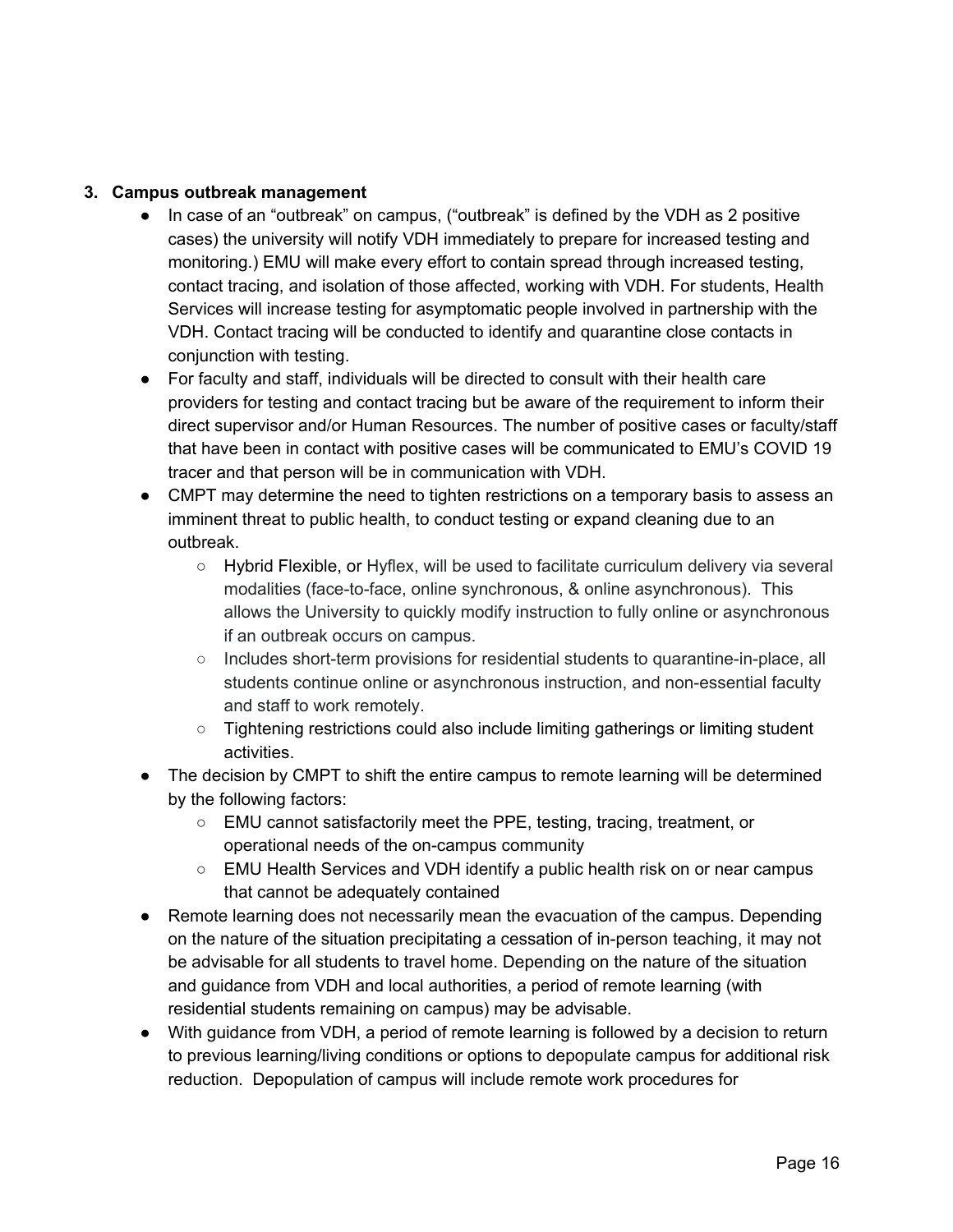non-essential employees and residential students who are not in isolation or quarantine being advised to return home.

- **4. Partnership with local health systems to assure care for symptomatic individuals as needed. (e.g. a local health system representative could serve on the COVID-19 team)**
	- In case of an "outbreak" on campus, ("outbreak" is defined by the VDH as 2 positive cases) the university will notify VDH immediately to prepare for increased testing and monitoring.) EMU will make every effort to contain spread through increased testing, contact tracing, and isolation of those affected, working with VDH. For students, Health Services will increase testing for asymptomatic people involved in partnership with the VDH. VDH representative will be notified immediately when there are >5 students with COVID-19 symptoms at one time- if after hours- VDH Emergency phone number will be used (1-866-531-3068)
	- VDH representative added to EMU CMPT meetings
	- EMU COVID 19 tracer will be the primary contact/liaison with the VDH representative
	- Procedure outlining clear step by step process for communication with and working with the VDH representative as noted in (C.1).

## **D. Shutdown Considerations If Necessitated by Severe Conditions and/or Public Health Guidance**

- **1. Plans regarding the criteria and process for campus dismissals or shutdowns. Decisions regarding dismissals and shutdowns should be made in consultation with local and state public health officials.**
	- Criteria for shutdown consideration include the following:
		- Guidance from VDH liaison in the ongoing response to campus outbreak management
		- Public health risk near campus, identified through VDH or the City of Harrisonburg as state of emergency
		- Executive order through the Commonwealth of Virginia for college/university closure or declaration of COVID Phase 1
- **2. Nature of reduced campus activity in the event of severe conditions/public health direction or guidance.**
	- In the event of return to [Phase](https://www.virginia.gov/coronavirus/) 2 in VA, campus buildings will be accessed by EMU ID only, campus activities would be reduced to a face-to-face gathering size of 25, further de-densification of campus housing would occur (as possible), and dining services will offer full-service meals.
	- In the event of return to [Phase](https://www.virginia.gov/coronavirus/forwardvirginia/) 1 in VA, campus buildings will close, residential students will be required to return home, all courses will be delivered via online methods. Students who are in isolation or quarantine can remain on campus until released by EMU Health Services and VDH. Residential and dining accommodations will be made